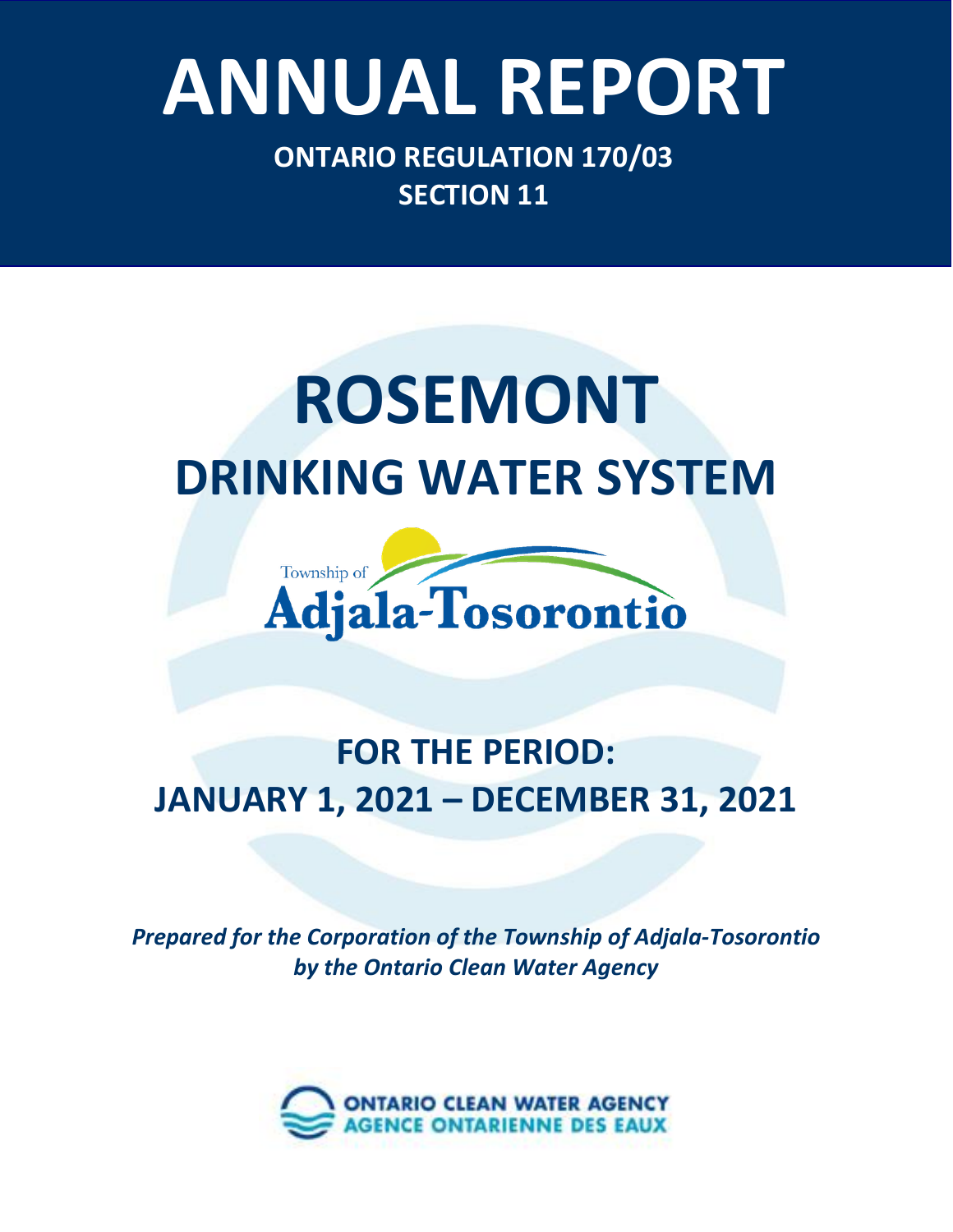**Drinking-Water System Number: Drinking-Water System Name: Drinking-Water System Owner: Drinking-Water System Category: Period being reported:** 

| 220003859                                            |
|------------------------------------------------------|
| <b>Rosemont Drinking Water System</b>                |
| The Corporation of the Township of Adjala-Tosorontio |
| <b>Small Municipal Residential</b>                   |
| <b>January 1, 2021 to December 31, 2021</b>          |
|                                                      |

**Does your Drinking-Water System serve more than 10,000 people?**  No

**Is your annual report available to the public at no charge on a web site on the Internet?**  Yes

**Location where Summary Report required under O. Reg. 170/03 Schedule 22 will be available for inspection.** 

Summary Report is available for inspection at the Township of Adjala-Tosorontio Municipal Office at 7855 Side Road 30, Alliston, ON or on the following website: http://www.adjtos.ca

**List all Drinking-Water Systems (if any), which receive all of their drinking water from your system:**

| <b>Drinking Water System Name</b> | <b>Drinking Water System Number</b> |
|-----------------------------------|-------------------------------------|
| <b>Not Applicable</b>             | <b>Not Applicable</b>               |

**Did you provide a copy of your annual report to all Drinking-Water System owners that are connected to you and to whom you provide all of its drinking water?**  Not Applicable

**Indicate how you notified system users that your annual report is available, and is free of charge.** 

**[X] Public access/notice via the web** 

**[X] Public access/notice via Government Office**

- **[ ] Public access/notice via a newspaper**
- **[X] Public access/notice via Public Request**
- **[ ] Public access/notice via a Public Library**

**\_\_\_\_\_\_\_\_\_\_\_\_\_\_\_\_\_\_\_\_\_\_\_\_\_\_\_\_\_\_\_\_\_\_\_\_\_\_\_**

**[ ] Public access/notice via other method**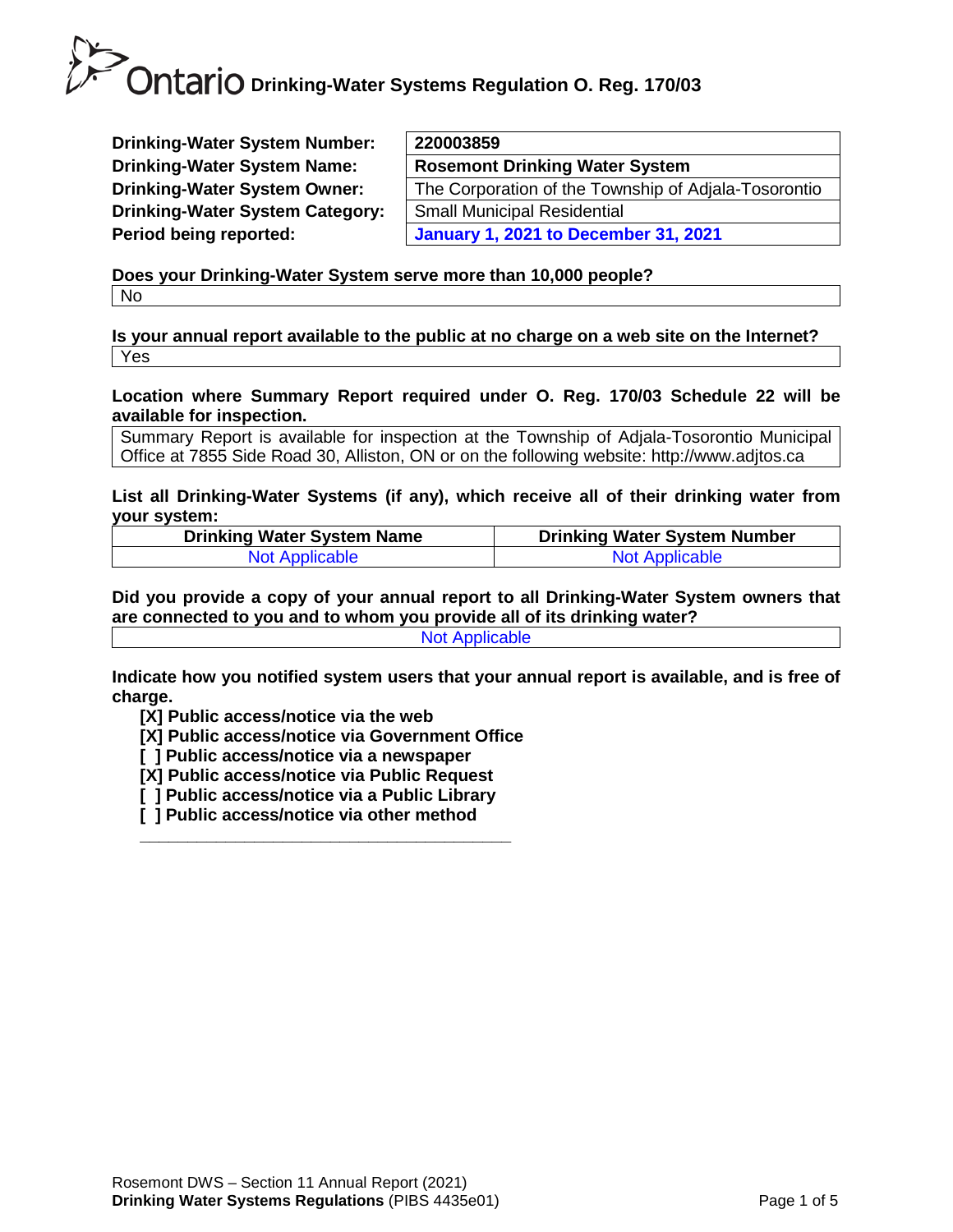#### **Description of Drinking-Water System:**

The Rosemont water system is classified as a Small Municipal Residential water system with 47 services. Water is supplied via two (2) municipal wells, two (2) pumphouses and an in ground reservoir. Inspections and maintenance duties are conducted by Ontario Clean Water Agency staff on a regular basis to maintain compliance with Ontario Regulation 170/03 to ensure that the Rosemont water supply is safe to drink.

#### **List of water treatment chemicals used during the reporting period:**

• Sodium Hypochlorite 12% Solution NSF, Primary Disinfection

#### **Significant expenses incurred to:**

- **[X]** Install required equipment
- **[X]** Purchase required equipment
- **[X]** Repair required equipment
- **[X]** Replace required equipment

#### **Description of significant expenses incurred:**

- 1. Purchase and Replace Reservoir Diesel Generator Battery
- 2. Heater plug purchase and replacement
- 3. Purchase, Replacement and Installation of Pre-Chlorine Analyzer- Pumphouse

#### **Details on the notices submitted in accordance with subsection 18(1) of the Safe Drinking-Water Act or section 16-4 of Schedule 16 of O.Reg.170/03 and reported to Spills Action Centre:**

| <b>Incident Date</b><br>(yyyy/mm/dd) | <b>Parameter</b> | <b>Result</b> | Unit of<br><b>Measure</b> | <b>Corrective Action</b> | <b>Corrective</b><br><b>Action Date</b><br>(yyyy/mm/dd) |  |  |
|--------------------------------------|------------------|---------------|---------------------------|--------------------------|---------------------------------------------------------|--|--|
| <b>Not Applicable</b>                |                  |               |                           |                          |                                                         |  |  |

#### **Table 1: Microbiological testing done under the Schedule 11 of Regulation 170/03 during this reporting period.**

| Location          | <b>Number</b><br>οf | Range of E. Coli<br><b>Range of Total</b><br><b>Coliform Results</b><br>or Fecal Results |     | <b>Number</b><br>of HPC | <b>Samples</b> | Range of HPC   |     |     |
|-------------------|---------------------|------------------------------------------------------------------------------------------|-----|-------------------------|----------------|----------------|-----|-----|
|                   | <b>Samples</b>      | Min                                                                                      | Max | Min                     | Max            | <b>Samples</b> | Min | Max |
| Raw - RW1         | 12                  | 0                                                                                        |     |                         |                | N/A            | N/A | N/A |
| Raw - RW3         | $12 \,$             | 0                                                                                        |     |                         |                | N/A            | N/A | N/A |
| Distribution - DW | 28                  | 0                                                                                        |     |                         |                | 28             | ~10 | 10  |

*Note:*

• *RW1 – Raw Water Well #1A*

• *RW3 – Raw Water Well #3A*

#### **Table 2: Operational testing done under Schedule 7 of Regulation 170/03 during the period covered by this Annual Report.**

| <b>Location &amp; Test</b>                          | <b>Number of</b> | <b>Range of Results</b> |         |  |
|-----------------------------------------------------|------------------|-------------------------|---------|--|
|                                                     | <b>Samples</b>   | Minimum                 | Maximum |  |
| Turbidity, Raw RW1A (Grab) [NTU]                    | 12               | 0.41                    | 2.77    |  |
| Turbidity, Raw RW3A (Grab) [NTU]                    | 12               | 0.13                    | 0.77    |  |
| Free Chlorine Residual, Treated (Continuous) [mg/L] | 8760             | $0.00^{\circ}$          | $5.00+$ |  |
| Free Chlorine Residual, Treated (Grab) [mg/L]       | 165              | 0.90                    | 3.90    |  |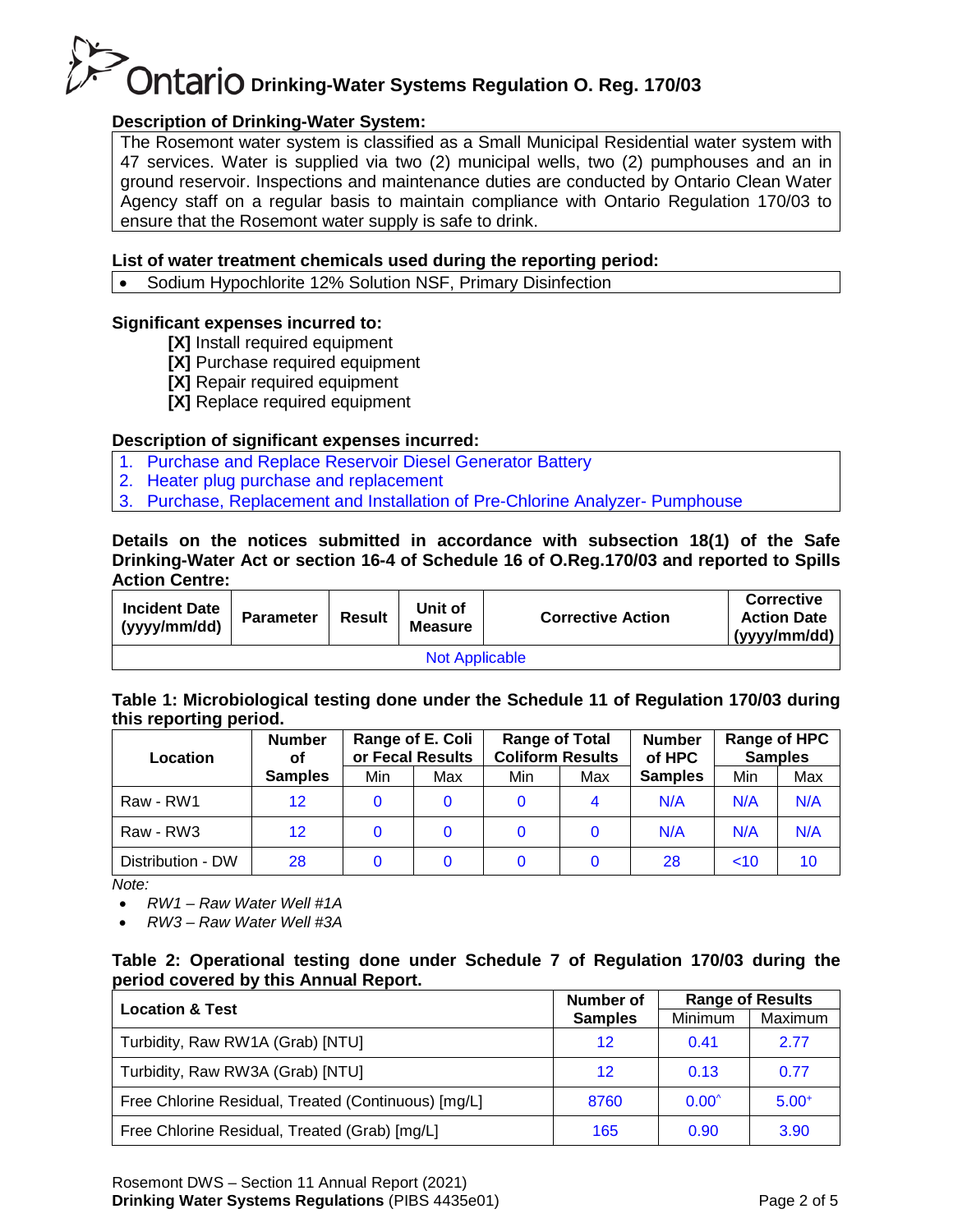| <b>Location &amp; Test</b>                         | Number of      | <b>Range of Results</b> |         |  |
|----------------------------------------------------|----------------|-------------------------|---------|--|
|                                                    | <b>Samples</b> | Minimum                 | Maximum |  |
| Total Chlorine Residual, Treated (Grab) [mg/L]     | 168            | 1.10                    | 4.20    |  |
| Free Chlorine Residual, Distribution (Grab) [mg/L] | 35             | 1.19                    | 3.70    |  |

*Note: The number of samples used for a continuous monitoring unit is 8760.*

*^The minimum treated free chlorine residual did not result in an Adverse Observation because the wells were locked out during the event. Adequate CT achieved.*

*+The maximum treated free chlorine residual was due to a chlorine analyzer calibration; it was not an authentic chlorine residual that was distributed throughout the system.*

#### **Table 3: Summary of additional testing and sampling carried out in accordance with the requirement of an approval, order or other legal instrument.**

| Date of Legal Instrument Issued | <b>Parameter</b> | Date Sampled | Result | <b>Unit of Measure</b> |
|---------------------------------|------------------|--------------|--------|------------------------|
|                                 |                  |              |        |                        |

#### **Table 4: Summary of Inorganic parameters tested during this reporting period or the most recent sample results**

| <b>Parameter</b>                                                       | <b>Sample Date</b><br>(yyyy/mm/dd) | <b>Sample</b><br><b>Result</b>                                              | <b>Maximum</b><br><b>Allowable</b><br><b>Concentration</b> | <b>Exceedances</b> |                   |  |
|------------------------------------------------------------------------|------------------------------------|-----------------------------------------------------------------------------|------------------------------------------------------------|--------------------|-------------------|--|
|                                                                        |                                    |                                                                             | (MAC)                                                      | <b>MAC</b>         | $\frac{1}{2}$ MAC |  |
| Antimony: Sb (µg/L) - TW                                               | 2021/01/25                         | $<$ MDL $0.9$                                                               | 6.0                                                        | <b>No</b>          | <b>No</b>         |  |
| Arsenic: As (µg/L) - TW                                                | 2021/01/25                         | $<$ MDL 0.2                                                                 | 10.0                                                       | <b>No</b>          | <b>No</b>         |  |
| Barium: Ba (µg/L) - TW                                                 | 2021/01/25                         | 205.0                                                                       | 1000.0                                                     | <b>No</b>          | <b>No</b>         |  |
| Boron: B (µg/L) - TW                                                   | 2021/01/25                         | 289.0                                                                       | 5000.0                                                     | <b>No</b>          | <b>No</b>         |  |
| Cadmium: Cd (µg/L) - TW                                                | 2021/01/25                         | 0.004                                                                       | 5.0                                                        | <b>No</b>          | <b>No</b>         |  |
| Chromium: Cr (µg/L) - TW                                               | 2021/01/25                         | 0.96                                                                        | 50.0                                                       | <b>No</b>          | <b>No</b>         |  |
| Mercury: Hg (µg/L) - TW                                                | 2021/01/25                         | <mdl 0.01<="" td=""><td>1.0</td><td><b>No</b></td><td><b>No</b></td></mdl>  | 1.0                                                        | <b>No</b>          | <b>No</b>         |  |
| Selenium: Se (µg/L) - TW                                               | 2021/01/25                         | $<$ MDL $0.04$                                                              | 50.0                                                       | <b>No</b>          | <b>No</b>         |  |
| Uranium: U (µg/L) - TW                                                 | 2021/01/25                         | 1.39                                                                        | 20.0                                                       | <b>No</b>          | <b>No</b>         |  |
| Fluoride: F (mg/L) - TW                                                | 2017/01/11                         | 0.1                                                                         | 1.5                                                        | <b>No</b>          | <b>No</b>         |  |
| Nitrite (mg/L) - TW                                                    | 2021/01/25                         | $MDL$ 0.003                                                                 | 1.0                                                        | <b>No</b>          | <b>No</b>         |  |
| Nitrite (mg/L) - TW                                                    | 2021/05/04                         | <mdl 0.003<="" td=""><td>1.0</td><td><b>No</b></td><td><b>No</b></td></mdl> | 1.0                                                        | <b>No</b>          | <b>No</b>         |  |
| Nitrite (mg/L) - TW                                                    | 2021/07/21                         | <mdl 0.003<="" td=""><td>1.0</td><td><b>No</b></td><td><b>No</b></td></mdl> | 1.0                                                        | <b>No</b>          | <b>No</b>         |  |
| Nitrite (mg/L) - TW                                                    | 2021/10/19                         | $<$ MDL 0.03                                                                | 1.0                                                        | <b>No</b>          | <b>No</b>         |  |
| Nitrate (mg/L) - TW                                                    | 2021/01/25                         | 3.19                                                                        | 10.0                                                       | <b>No</b>          | <b>No</b>         |  |
| Nitrate (mg/L) - TW                                                    | 2021/05/04                         | 3.04                                                                        | 10.0                                                       | <b>No</b>          | <b>No</b>         |  |
| Nitrate (mg/L) - TW                                                    | 2021/07/21                         | 3.34                                                                        | 10.0                                                       | <b>No</b>          | <b>No</b>         |  |
| Nitrate (mg/L) - TW                                                    | 2021/10/19                         | 3.68                                                                        | 10.0                                                       | <b>No</b>          | <b>No</b>         |  |
| Sodium: Na (mg/L) - TW<br>$Mots \cdot MDI = Minimum$ Detection $Limit$ | 2020/04/27                         | 224.0                                                                       | $20*$                                                      | N/A                | N/A               |  |

*Note: MDL = Minimum Detection Limit*

*\*There is no "MAC" for Sodium. The aesthetic objective is 200 mg/L. The local Medical Officer of Health should be notified when the sodium concentration exceeds 20 mg/L so that this information may be communicated to local physicians for their use with patients on sodium restricted diets. Sodium exceedances are only reportable every 60 months, the last Sodium exceedance reported to the MOH was on January 2017. No further recommendations were made by the MOH.*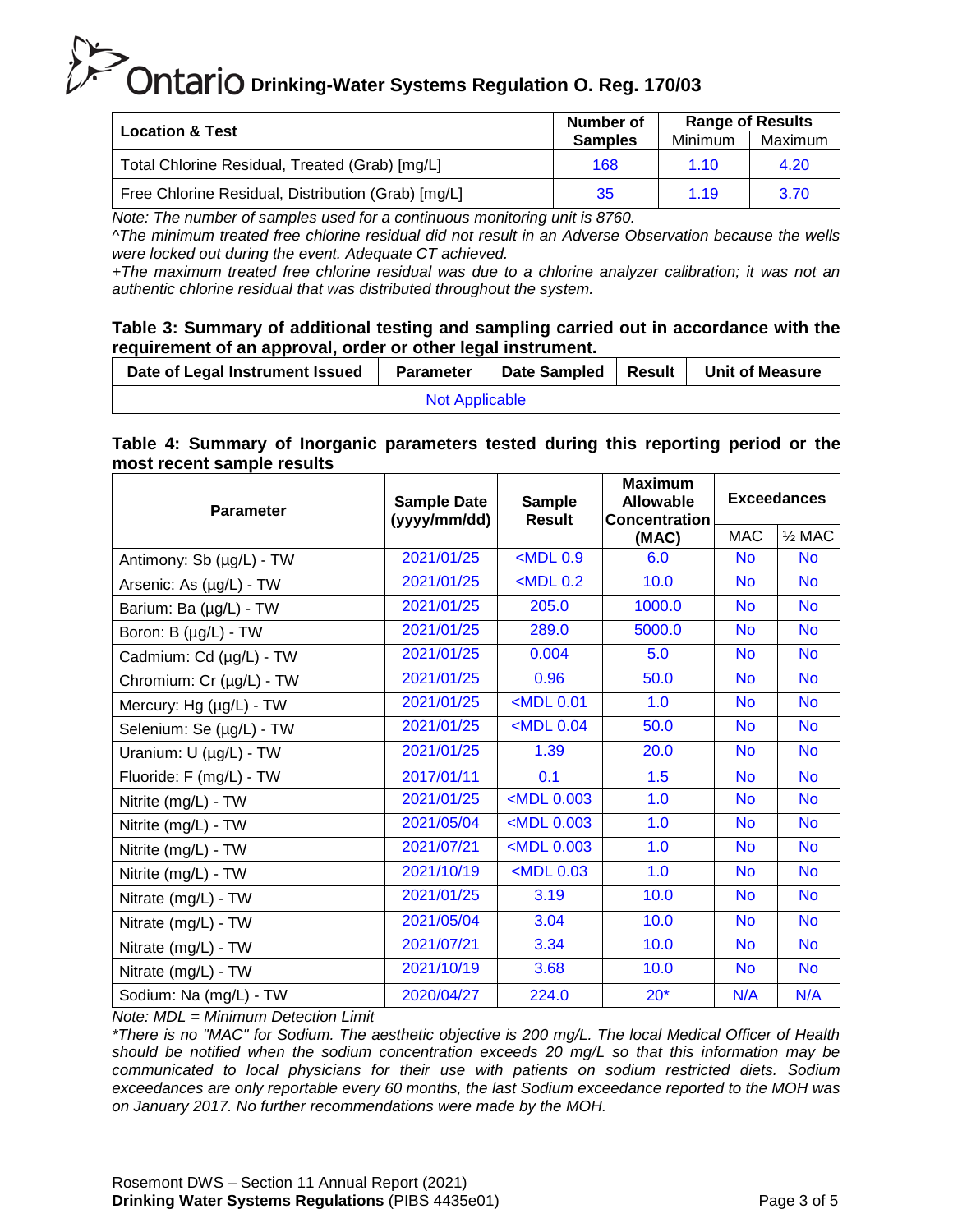#### **Table 5: Summary of lead testing under Schedule 15.1 during this reporting period**

|                                   | Number of                                               |         | <b>Range of Lead Results</b> | <b>MAC</b> | <b>Exceedances</b> |  |  |
|-----------------------------------|---------------------------------------------------------|---------|------------------------------|------------|--------------------|--|--|
| <b>Location Type</b>              | <b>Samples</b>                                          | Minimum | Maximum                      |            |                    |  |  |
| Lead – Plumbing $(\mu g/L)$       | Not Applicable - Relief from all Plumbing Requirements* |         |                              |            |                    |  |  |
| Lead – Distribution** $(\mu g/L)$ |                                                         | 0.04    | 0.38                         | 10         |                    |  |  |

*Note: The Alkalinity results for 2021 were 296 and 311 mg/L as CaCO3. The pH results for 2021 were 7.0. The aesthetic objective/operational guideline for pH is 6.5-8.5.*

*\*This system qualifies for the plumbing exemption as per O. Regulation 170/03 Schedule 15.1-5 (9) (10). \*\*Distribution lead samples are taken every 36 months. The last set of distribution lead samples were taken in 2021. The next set of distribution lead samples is scheduled for 2024.*

#### **Table 6: Summary of Organic parameters sampled during this reporting period or the most recent sample results**

| <b>Parameter</b>                                             | <b>Sample Date</b><br>(yyyy/mm/dd) | <b>Sample</b><br><b>Result</b>                                               | <b>Maximum</b><br><b>Allowable</b><br><b>Concentration</b> | <b>Exceedances</b> |                   |
|--------------------------------------------------------------|------------------------------------|------------------------------------------------------------------------------|------------------------------------------------------------|--------------------|-------------------|
|                                                              |                                    |                                                                              | (MAC)                                                      | <b>MAC</b>         | $\frac{1}{2}$ MAC |
| Alachlor (µg/L) - TW                                         | 2021/01/25                         | $<$ MDL $0.02$                                                               | 5.0                                                        | <b>No</b>          | <b>No</b>         |
| Atrazine + N-dealkylated metabolites<br>$(\mu g/L)$ - TW     | 2021/01/25                         | <mdl 0.01<="" td=""><td>5.0</td><td><b>No</b></td><td><b>No</b></td></mdl>   | 5.0                                                        | <b>No</b>          | <b>No</b>         |
| Azinphos-methyl (µg/L) - TW                                  | 2021/01/25                         | <mdl 0.05<="" td=""><td>20.0</td><td><b>No</b></td><td><b>No</b></td></mdl>  | 20.0                                                       | <b>No</b>          | <b>No</b>         |
| Benzene (µg/L) - TW                                          | 2021/01/25                         | $MDL$ 0.32                                                                   | 1.0                                                        | <b>No</b>          | <b>No</b>         |
| Benzo(a)pyrene (µg/L) - TW                                   | 2021/01/25                         | <mdl 0.004<="" td=""><td>0.01</td><td><b>No</b></td><td><b>No</b></td></mdl> | 0.01                                                       | <b>No</b>          | <b>No</b>         |
| Bromoxynil (µg/L) - TW                                       | 2021/01/25                         | $\sim$ MDL 0.33                                                              | 5.0                                                        | <b>No</b>          | <b>No</b>         |
| Carbaryl (µg/L) - TW                                         | 2021/01/25                         | $MDL$ 0.05                                                                   | 90.0                                                       | <b>No</b>          | <b>No</b>         |
| Carbofuran (µg/L) - TW                                       | 2021/01/25                         | <mdl 0.01<="" td=""><td>90.0</td><td><b>No</b></td><td><b>No</b></td></mdl>  | 90.0                                                       | <b>No</b>          | <b>No</b>         |
| Carbon Tetrachloride (µg/L) - TW                             | 2021/01/25                         | $<$ MDL 0.17                                                                 | 2.0                                                        | <b>No</b>          | <b>No</b>         |
| Chlorpyrifos (µg/L) - TW                                     | 2021/01/25                         | <mdl 0.02<="" td=""><td>90.0</td><td><b>No</b></td><td><b>No</b></td></mdl>  | 90.0                                                       | <b>No</b>          | <b>No</b>         |
| Diazinon (µg/L) - TW                                         | 2021/01/25                         | $<$ MDL $0.02$                                                               | 20.0                                                       | <b>No</b>          | <b>No</b>         |
| Dicamba (µg/L) - TW                                          | 2021/01/25                         | $<$ MDL 0.2                                                                  | 120.0                                                      | <b>No</b>          | <b>No</b>         |
| 1,2-Dichlorobenzene (µg/L) - TW                              | 2021/01/25                         | $<$ MDL 0.41                                                                 | 200.0                                                      | <b>No</b>          | <b>No</b>         |
| 1,4-Dichlorobenzene (µg/L) - TW                              | 2021/01/25                         | <mdl 0.36<="" td=""><td>5.0</td><td><b>No</b></td><td><b>No</b></td></mdl>   | 5.0                                                        | <b>No</b>          | <b>No</b>         |
| 1,2-Dichloroethane (µg/L) - TW                               | 2021/01/25                         | <mdl 0.35<="" td=""><td>5.0</td><td><b>No</b></td><td><b>No</b></td></mdl>   | 5.0                                                        | <b>No</b>          | <b>No</b>         |
| 1,1-Dichloroethylene (µg/L) - TW                             | 2021/01/25                         | $MDL$ 0.33                                                                   | 14.0                                                       | <b>No</b>          | <b>No</b>         |
| Dichloromethane (Methylene<br>Chloride) (µg/L) - TW          | 2021/01/25                         | <mdl 0.35<="" td=""><td>50.0</td><td><b>No</b></td><td><b>No</b></td></mdl>  | 50.0                                                       | <b>No</b>          | <b>No</b>         |
| 2,4-Dichlorophenol (µg/L) - TW                               | 2021/01/25                         | $MDL$ 0.15                                                                   | 900.0                                                      | <b>No</b>          | $\overline{N}$    |
| 2,4-Dichlorophenoxy acetic acid (2,4-<br>D) $(\mu g/L)$ - TW | 2021/01/25                         | <mdl 0.19<="" td=""><td>100.0</td><td><b>No</b></td><td><b>No</b></td></mdl> | 100.0                                                      | <b>No</b>          | <b>No</b>         |
| Diclofop-methyl (µg/L) - TW                                  | 2021/01/25                         | $<$ MDL 0.4                                                                  | 9.0                                                        | <b>No</b>          | $\overline{N}$    |
| Dimethoate (µg/L) - TW                                       | 2021/01/25                         | <mdl 0.06<="" td=""><td>20.0</td><td><b>No</b></td><td><b>No</b></td></mdl>  | 20.0                                                       | <b>No</b>          | <b>No</b>         |
| Diquat (µg/L) - TW                                           | 2021/01/25                         | $<$ MDL 1.0                                                                  | 70.0                                                       | <b>No</b>          | <b>No</b>         |
| Diuron (µg/L) - TW                                           | 2021/01/25                         | $MDL$ 0.03                                                                   | 150.0                                                      | <b>No</b>          | <b>No</b>         |
| Glyphosate (µg/L) - TW                                       | 2021/01/25                         | $<$ MDL 1.0                                                                  | 280.0                                                      | <b>No</b>          | <b>No</b>         |
| Malathion (µg/L) - TW                                        | 2021/01/25                         | <mdl 0.02<="" td=""><td>190.0</td><td><b>No</b></td><td><b>No</b></td></mdl> | 190.0                                                      | <b>No</b>          | <b>No</b>         |
| Metolachlor (µg/L) - TW                                      | 2021/01/25                         | <mdl 0.01<="" td=""><td>50.0</td><td><b>No</b></td><td><b>No</b></td></mdl>  | 50.0                                                       | <b>No</b>          | <b>No</b>         |
| Metribuzin (µg/L) - TW                                       | 2021/01/25                         | $<$ MDL $0.02$                                                               | 80.0                                                       | <b>No</b>          | <b>No</b>         |